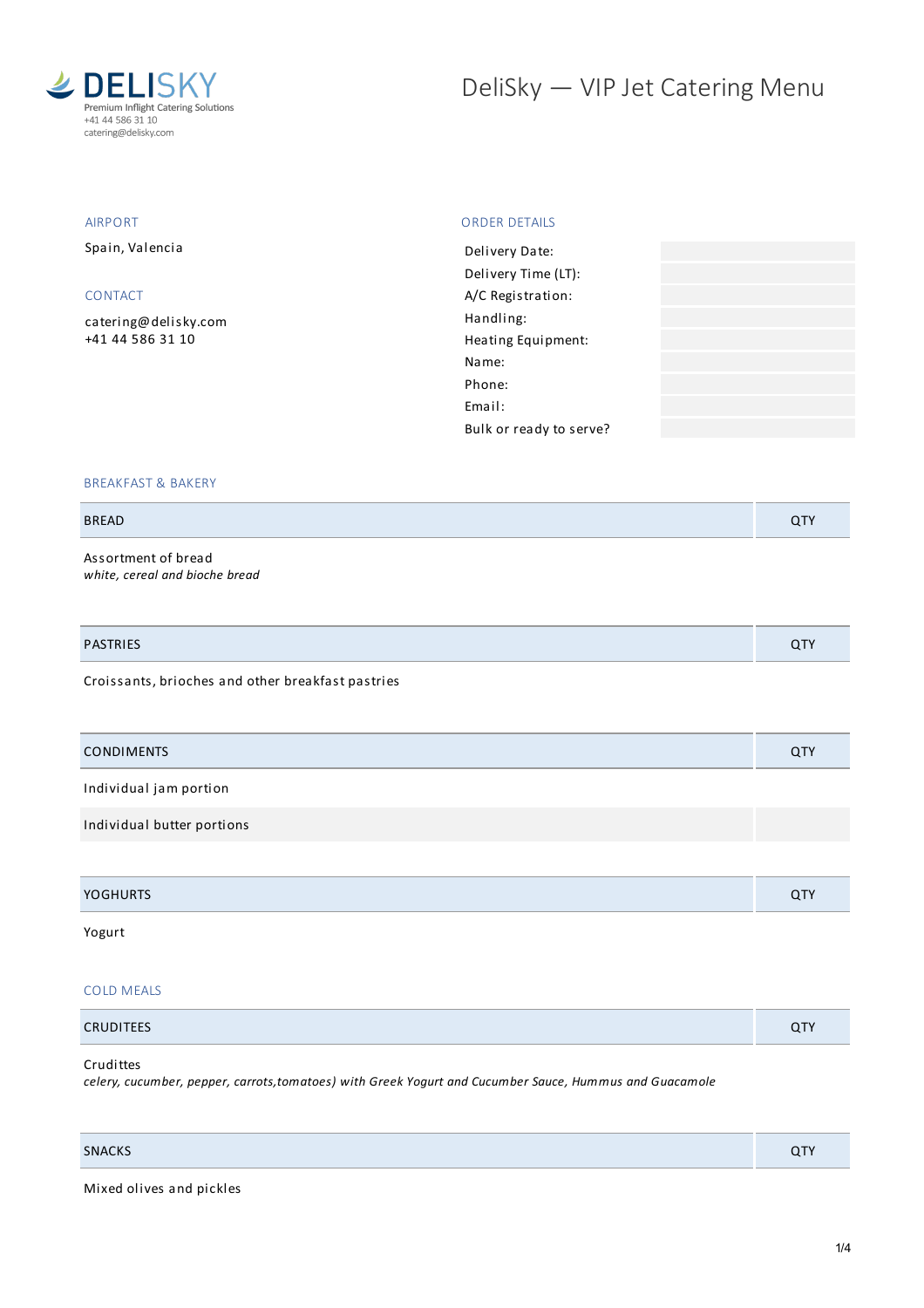## CANAPÉS QTY

Savory puff pastry miniatures, 8 units *spinachs, tuna and tomate, vegetables, sobrasada and onion*

| <b>STARTERS</b> | ◡ |
|-----------------|---|
|                 |   |

Tipical Andalusian Gazpacho, 0.5 lt *Tomato Soup with Cucumber, Onion, Garlic, Pepper & croutons*

| <b>PLATTERS</b>                                                        | <b>QTY</b> |
|------------------------------------------------------------------------|------------|
| Iberian Bellota Ham, 150 gr<br>with bread peaks                        |            |
| Tray of cooked Seafood, 2 Pax<br>prawn, crayfish, clams and red shrimp |            |

Iberian Tasting

| <b>SALADS</b>                                                                | <b>QTY</b> |
|------------------------------------------------------------------------------|------------|
| Mixed lettuce sprouts with burrata cheese, cherry tomatoes, avocado and nuts |            |
| Cesar Salad with bacon, chicken, egg, parmesan, croutons and Cesar sauce     |            |

Crab and Shrimp salad with Sweet Corn, Apple & pink Sauce

| <b>CLIP</b> |  |
|-------------|--|
|             |  |

Assortment of Gourmet Cheeses with crackers, dates and walnuts

| <b>EXTRA GARNISH &amp; SAUCES</b>         | QTY |
|-------------------------------------------|-----|
| Extra Virgin Olive Oil & Balsamic Vinegar |     |
| Mustard                                   |     |
| Mayonnaise                                |     |
| Aioli                                     |     |
|                                           |     |

Ketchup

### HOT MEALS

| SNACKS & STARTERS                                                    | QTY |
|----------------------------------------------------------------------|-----|
| Fish Cake and Red Peppers with Mayonnaise and Cracker                |     |
| Grilled Galician octopus with smoked potatoes, olive oil and paprika |     |
| a the home of the later                                              |     |

Spanish homelette Pintxo with Ham and Chistorra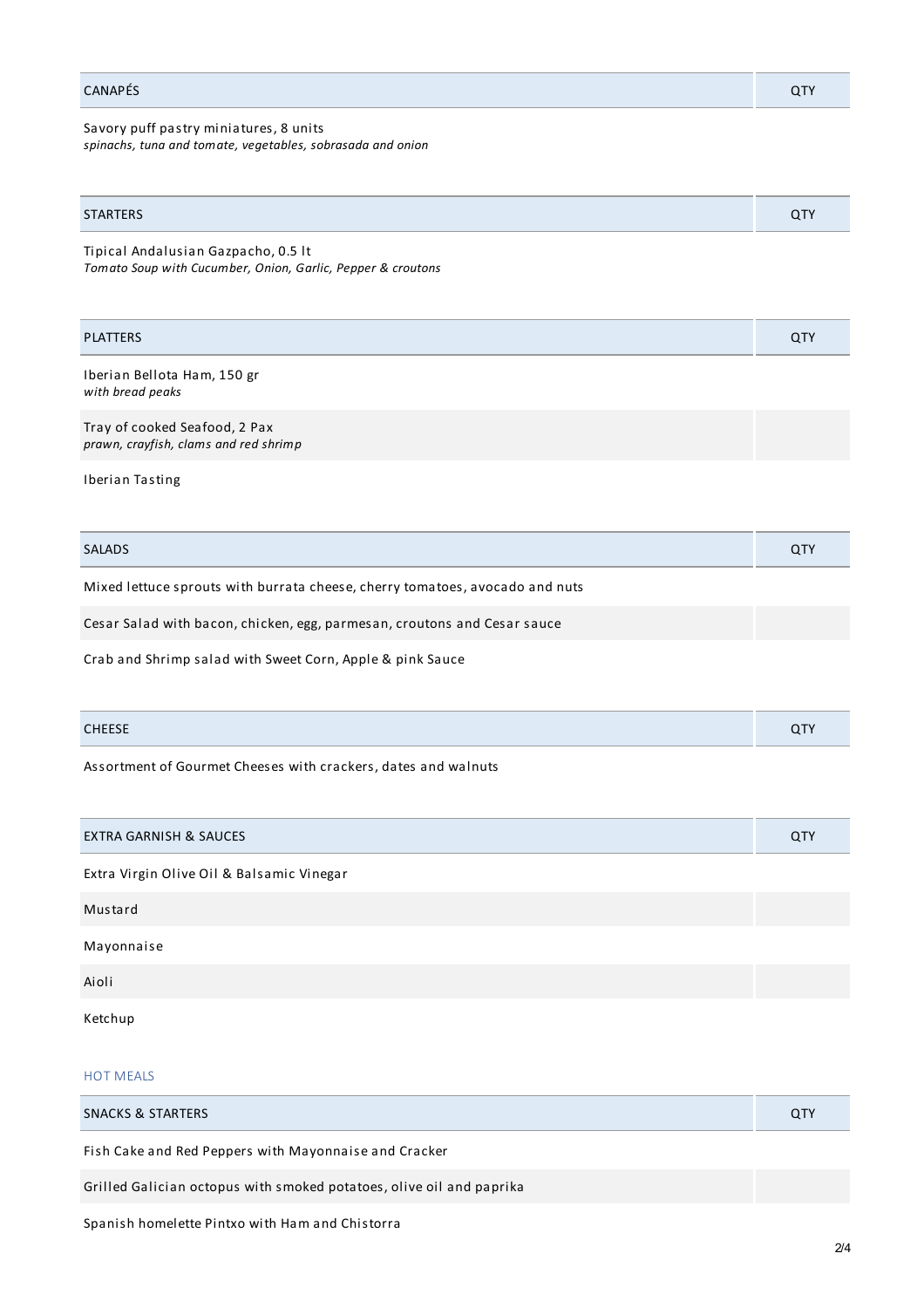| <b>MAIN DISHES - MEAT</b>                                                                                                          | QTY |
|------------------------------------------------------------------------------------------------------------------------------------|-----|
| Iberian Cheek Cooked at low temperatura<br>with Red Wine Sauce and Parisian Potatoes                                               |     |
| Barbacue Pork Ribs with Fried Potato Cubes & Corn Cob                                                                              |     |
| Combo of 4 mini burguers with Straw Potatoes<br>chicken and beef with assorted breads, sliced cheese, candied onion and mayonnaise |     |
| MAIN DISHES - FISH & SEAFOOD                                                                                                       | QTY |
| Fresh Grilled Salmon and Aromatic Herbs<br>Tartara Sauce and Grilled Vegetables.                                                   |     |
| <b>PASTA &amp; RISOTTO</b>                                                                                                         | QTY |
| Valencian Paella (chiken and vegetables)                                                                                           |     |
| Arroz Senyoret Rice (fish and seafood)                                                                                             |     |
|                                                                                                                                    |     |
| <b>SIDE DISHES</b>                                                                                                                 | QTY |
| Wild Rice                                                                                                                          |     |
| <b>DESSERTS &amp; FRUIT</b>                                                                                                        |     |
| <b>FRUIT</b>                                                                                                                       | QTY |
| Fresh Fruit Tray<br>grapes, kiwi, piña, kaki, raspberry                                                                            |     |
| <b>CAKES &amp; TARTS</b>                                                                                                           | QTY |
| Choco Cake                                                                                                                         |     |
| Cheese Cake                                                                                                                        |     |
| Fresh fruits and jam Cake                                                                                                          |     |
| Gluten Free cake                                                                                                                   |     |
|                                                                                                                                    |     |
| <b>CHOCOLATES &amp; SWEETS</b>                                                                                                     | QTY |
| Dark chocolate truffles, 3 units                                                                                                   |     |

| <b>SWEET PASTRY</b> | ~- |
|---------------------|----|
|---------------------|----|

Sweet Miniatures